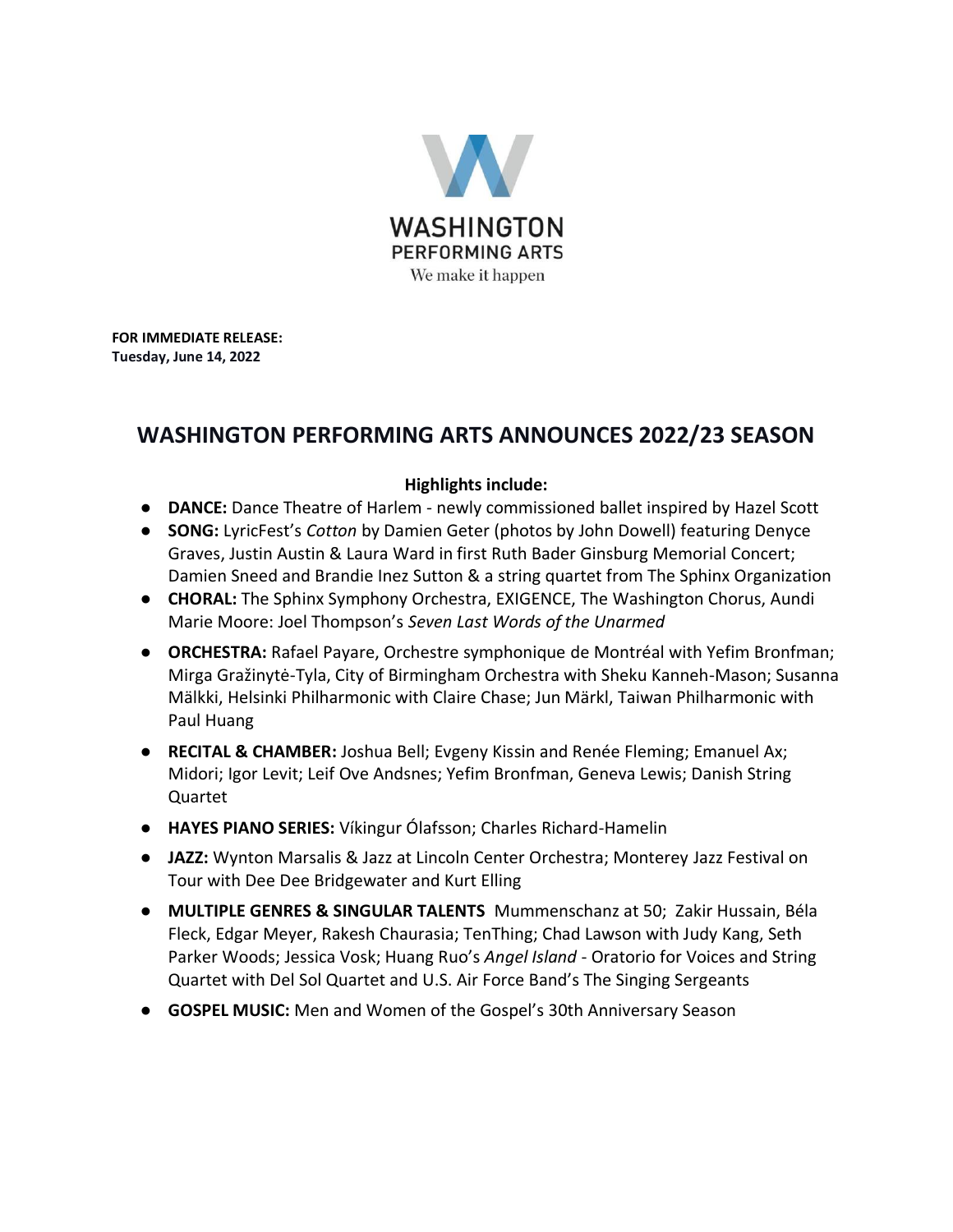(Washington, D.C.)—Washington Performing Arts announces its 2022/23 Season with the theme of *The World in Our City*, running from October of 2022 through June of 2023 and featuring artists from 19 nations.

"The World in Our City is more than just a tagline," said Washington Performing Arts President & CEO **Jenny Bilfield**. "It's an invitation to both our current patrons and newcomers to explore the kaleidoscope of artistry from around the world that we offer here in our region over the course of nine months. The Washington D.C. region is home to over 150 embassies and diplomatic representatives. Thus, cultural diplomacy has been interwoven in Washington Performing Arts's DNA since its earliest days, deeply informing our programming onstage, throughout our community, and in the classroom. For many of our patrons, this represents a chance to celebrate the regions and cultures from outside the U.S. where they have personal roots or ancestry. And lastly, it's a pledge from Washington Performing Arts—and a constant reminder—to keep growing and exploring, without borders or boundaries."

Among the many 2022/23 Season highlights are special collaborations and productions, several dealing with important issues of social justice and representation; the return of celebrated orchestras; a panoply of classical recitals featuring both established and rising stars (with some of the most celebrated artists appearing in a very intimate setting); and much more.

#### **SPECIAL COLLABORATIONS & PRESENTATIONS**

Central to the 2022/23 Season are a number of special presentations focused on themes of social justice and representation in the arts and society—including events involving collaborations with other institutions and the commissioning of new works. A perfect case in point is the season opener, a three-performance collaboration with long-time creative partner, **Dance Theatre of Harlem,** built around a newly commissioned ballet inspired by the life and art of the once-renowned, Trinidad-born, New York-raised concert and jazz pianist, actor, and civil rights activist **Hazel Scott**. The ballet, presented in partnership with CityDance, will feature choreography by **Tiffany Rea-Fisher** and music by **Erica Lewis-Blunt**, and is one of the capstones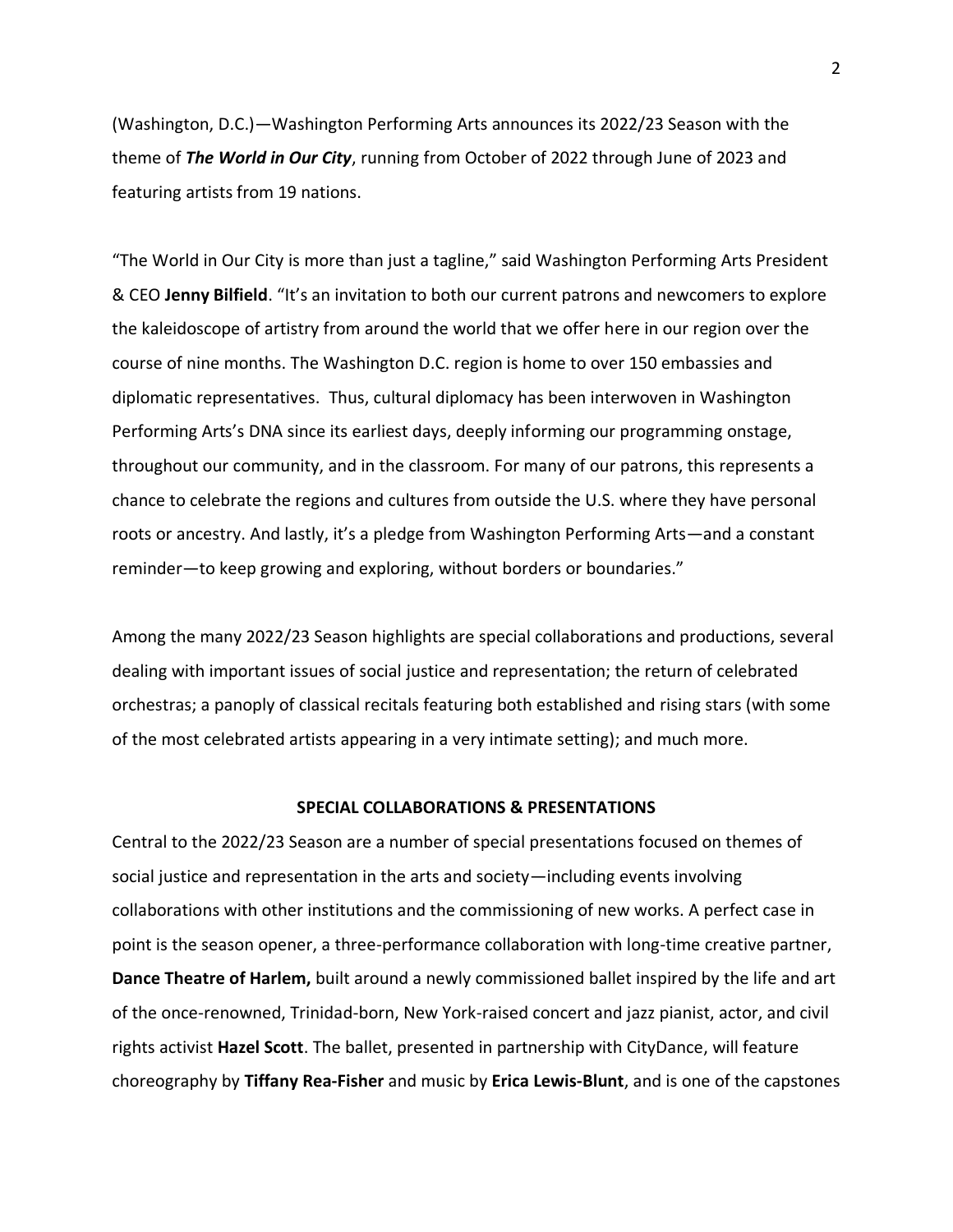of Washington Performing Arts's two-season celebration of Scott, a one-time megastar of mid-20<sup>th</sup>-century music, film, and television, whose career in America was unjustly cut short as a consequence of McCarthyist blacklisting. In another Hazel Scott–themed special event, *A Night at Café Society*, Washington Performing Arts evokes the atmosphere of the eponymous Harlem nightspot of the 1930s and '40s—the first racially integrated nightclub in America—where Hazel Scott held court along with the likes of Count Basie, Django Reinhardt, Billie Holiday, Sister Rosetta Tharpe, and other icons of the era. Taking place amid the classic Art Deco ambience of the Bethesda Blues & Jazz Supper Club, the evening will combine performances by D.C. musical luminaries (artists TBA) with historically inspired narrative, archival audio and video, and more. Hazel Scott's biographer, Karen Chilton, and Washington Performing Arts's Artist in Residence, Murray Horwitz, are co-curators for this event.

In another special event honoring great African American women in the arts, *Our Song, Our Story* salutes groundbreaking opera singers **Marian Anderson** and **Jessye Norman**. Copresented with the Coalition for African Americans in the Performing Arts (CAAPA), the program features two present-day operatic rising stars, soprano **Brandie Inez Sutton** and baritone **Justin Austin**, along with pianist and longtime Washington Performing Arts collaborator **Damien Sneed** and a string quartet representing **The Sphinx Organization**. Justin Austin also takes the stage—joined by legendary mezzo-soprano **Denyce Graves** and pianist **Laura Ward**—in *Cotton,* a multimedia performance curated and commissioned by Philadelphia's Lyric Fest and inspired by photographer **John E. Dowell's** exhibition of the same name. Presented as the first annual Washington Performing Arts **Ruth Bader Ginsburg Memorial Recital** in tribute to the late Supreme Court Justice, *Cotton* is a powerful song cycle composed by **Damien Geter** with lyrics by luminary poets including **Nikki Giovanni** and **Marc Bamuthi Joseph**—along with projections of Dowell's images—drawing on the recurring symbol of cotton to explore African American narratives past and present.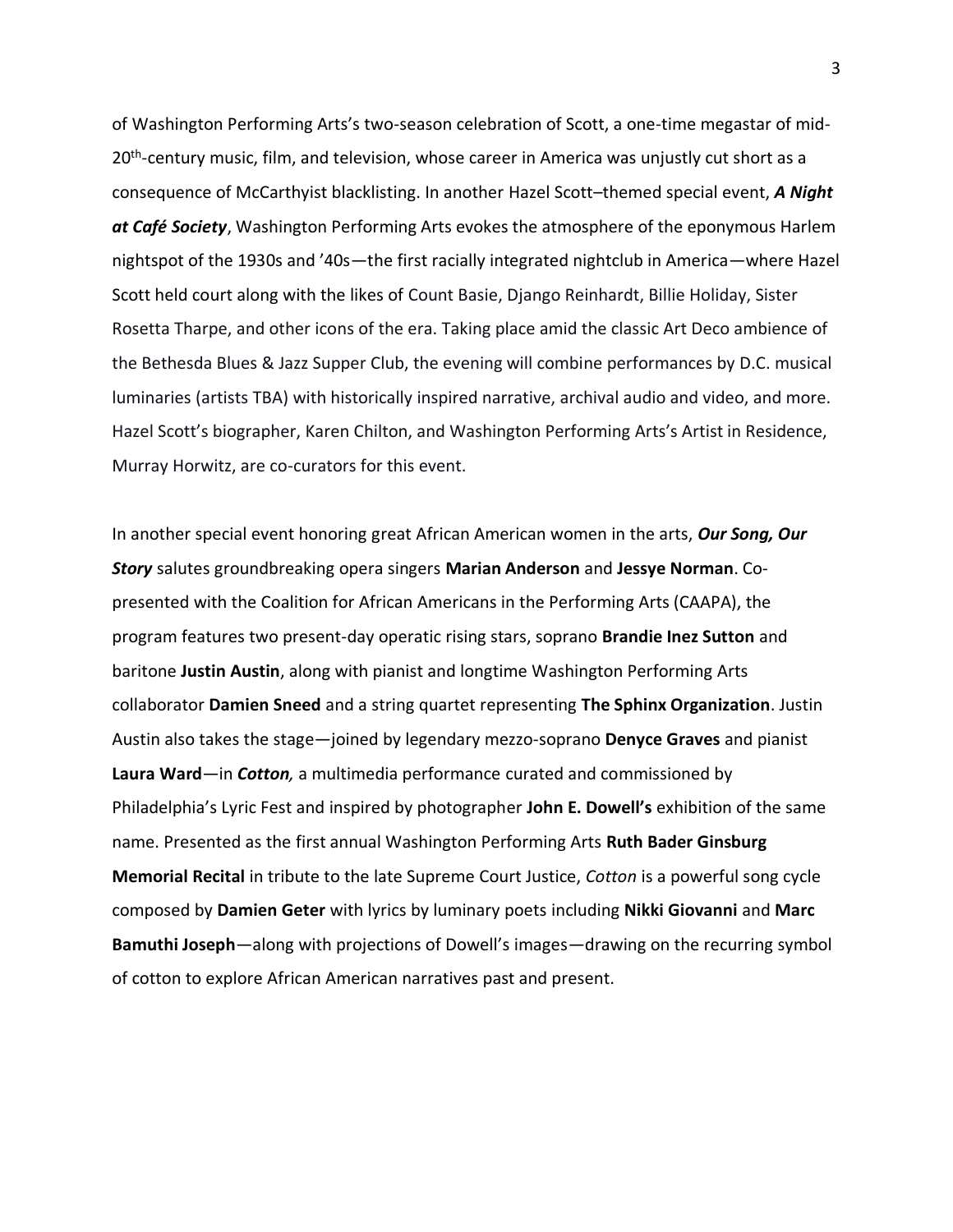Additional 2022/23 Season events addressing issues of social justice and representation include performances by the Sphinx Symphony Orchestra and Washington Performing Arts Children of the Gospel Choir (see below for details).

#### **ORCHESTRAS RETURN!**

After a two-year, COVID-driven touring hiatus, the 2022/23 Season will feature five exceptional ensembles representing North America, Europe, and Asia. In a program rescheduled from 2021/22, the Detroit-based **Sphinx Symphony Orchestra**, composed of young professional Black and Latinx musicians, conducted by **Tito Muñoz and Eugene Rogers**, is joined by vocal ensemble EXIGENCE (founded by Eugene Rogers), **The Washington Chorus** and soprano **Aundi Marie Moore** in a moving program including **Joel Thompson's** *Seven Last Words of the Unarmed.* (This program is co-presented with the Kennedy Center). The **Orchestre symphonique de Montréal** returns to Washington Performing Arts and the Kennedy Center Concert Hall under the baton of a newly minted music director, Venezuelan-born **Rafael Payare**, with legendary pianist **Yefim Bronfman** as guest soloist, in a program of **Bartók, Mahler**, and more.

The Orchestra Series also offers an intriguing mix of orchestras from overseas. Performing at Strathmore are England's **City of Birmingham Orchestra** with their celebrated Lithuanian-born conductor, **Mirga Gražinytė-Tyla**, who together won "Recording of the Year" honors at the 2020 *Gramophone* Classical Music Awards. Highlights of the CBSO's program include the D.C. premiere of **Thomas Adès's** *Exterminating Angel Symphony* and, with young British cellist **Sheku Kanneh-Mason**, **Elgar's** Cello Concerto. Like the CBSO, Finland's **Helsinki Philharmonic Orchestra** is led by one of the world's foremost female conductors: fellow Finn (and *Musical America*'s "Conductor of the Year" for 2017) **Susanna Mälkki**. The HPO perform an all-Finnish program featuring works by **Sibelius** and, with MacArthur "Genius Award"–winning flutist **Claire Chase**, **Kaija Saariaho's** *L'Aile du songe.* Completing the series is the first-ever Washington Performing Arts presentation of one of Taiwan's cultural treasures, the **Taiwan Philharmonic,** led by German conductor **Jun Märkl** in a program celebrating the intersection of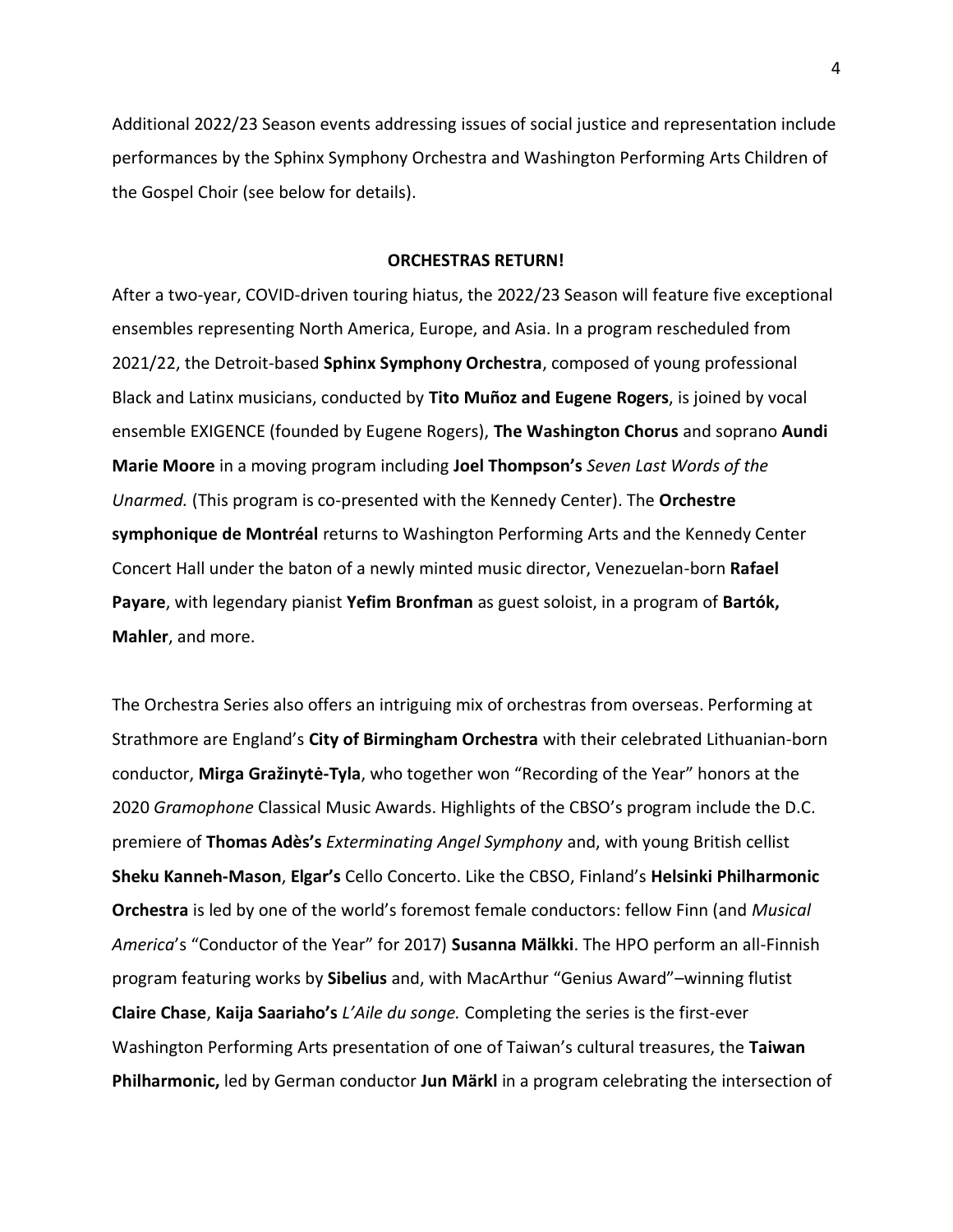cultures in Taiwan, featuring a co-commission premiere of Taiwanese-American composer **Ke-Chia Chen**, and **Max Bruch** with guest violin soloist **Paul Huang**, as part of the violinist's twoseason mini-residency with Washington Performing Arts, other works on the concert include **Debussy**'s *La Mer* and **Mendelssohn** Hebrides *Overtur*e.

### **CLASSICAL ICONS ON THE GRAND SCALE**

As always, Washington Performing Arts presents some of the world's foremost classical recitalists on the grand scale, in some of the region's largest and most prestigious venues. Last seen by a Washington Performing Arts audience in a virtual appearance with the United States Air Force Band in July of 2020, the Grammy-winning violin virtuoso **Joshua Bell** returns *in person* to the Kennedy Center Concert Hall (piano collaborator and program TBA). Also in the Concert Hall, in an event co-presented with the Kennedy Center, pianist **Evgeny Kissin** and soprano **Renée Fleming** unite for a fascinating all-**Rachmaninoff** program featuring a "Part I" of Kissin in solo piano works followed by a "Part II" of the two artists performing a selection of songs. At Strathmore, pianist **Emanuel Ax** takes a solo turn in a program of **Schubert** sonatas and works by additional composers (TBA).

### **INTIMATE RECITALS FROM LEGENDS AND NEWCOMERS ALIKE**

On a truly intimate scale, the 2022/23 Season showcases a number of artists typically seen in large halls amid the immediacy and fine acoustics of the approximately 450-seat Kennedy Center Terrace Theater. Violinist and 2020 Washington Performing Arts Ambassador of the Arts **Midori** will juxtapose solo works by J.S. Bach with more contemporary compositions (TBA). Solo piano is another season highlight at the Terrace Theater, with recitals by three of today's foremost keyboard virtuosos: 2020's *Musical* America "Artist of the Year," **Igor Levit**, in a wideranging program of **Schumann, Wagner, Liszt**, and—most surprisingly—an arrangement of the American folk tune "Shenandoah" by jazz pianist **Fred Hersch**; *Gramophone* Hall of Fame honoree **Leif Ove Andsnes**, in his own varied program of **Beethoven, Dvořák, Janáček**, and the more rarely performed 20<sup>th</sup>-century Russian composer Alexander Vustin; and, making his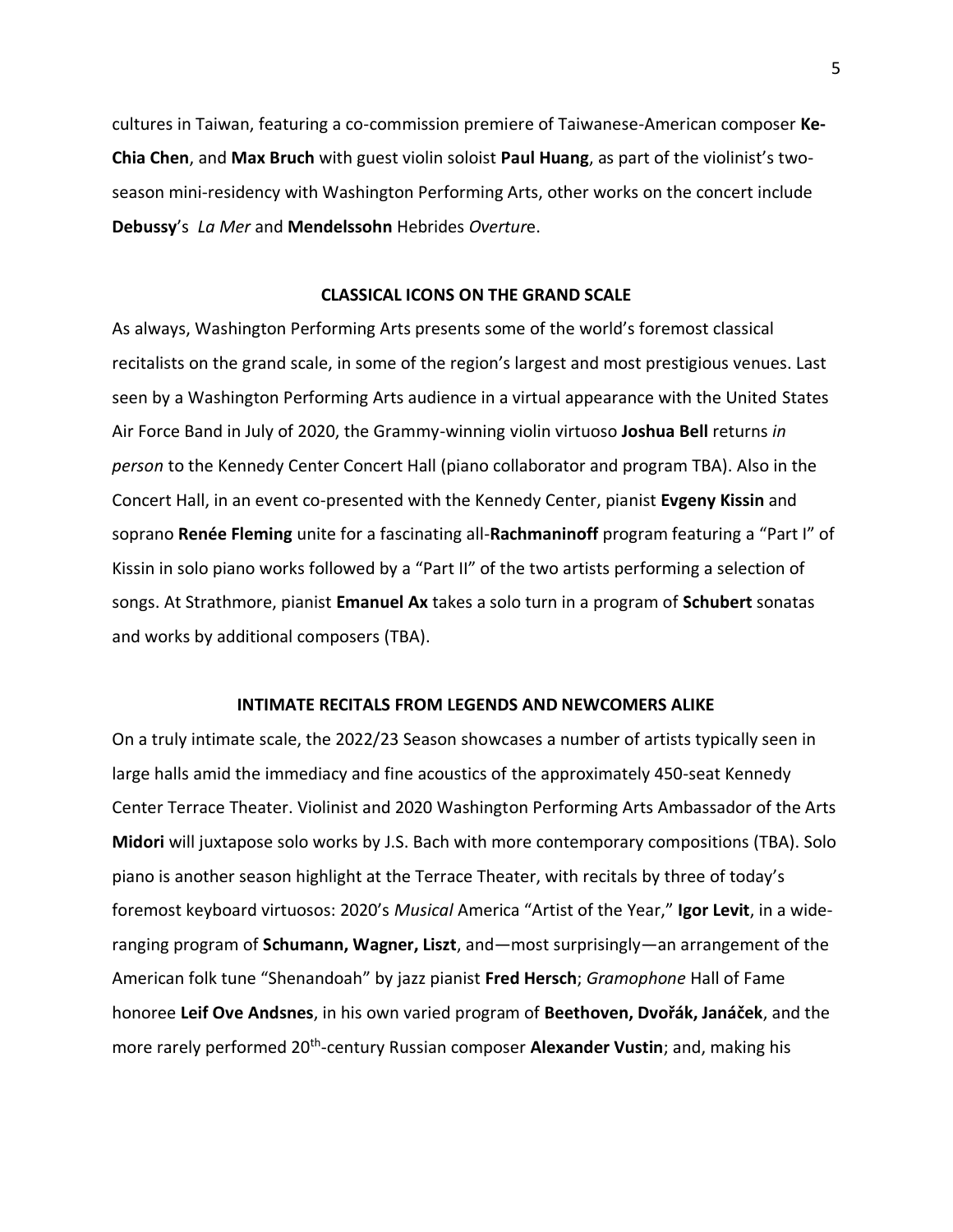second appearance in the 2022/23 Season, the Grammy-winner and Avery Fisher Prize honoree **Yefim Bronfman** (program TBA).

Also performing at the Terrace are the **Danish String Quartet**, with an intriguing program including two compositions by **Schubert** in musical dialogue with a new work (co-commissioned by Washington Performing Arts) by noted contemporary Icelandic composer **Anna Thorvaldsdottir**. Keeping to the "strings" theme, the season's Terrace Theater line-up also includes the debut Washington Performing Arts recital by New Zealand–born violin rising star and Avery Fisher Career Grantee and Concert Artists Guild winner **Geneva Lewis**, performing works by Beethoven, Bartók, her late countryman composer **Douglas Lilburn**, and contemporary Turkish composer **Fazil Say**.

### **57 YEARS STRONG: THE HAYES PIANO SERIES**

Established in 1966 in honor of Washington Performing Arts founder **Patrick Hayes** and his wife, pianist and pedagogue **Evelyn Swarthout Hayes**, the Hayes Piano Series has featured recitals by some of the world's finest emerging pianists, including **Alfred Brendel, Yuja Wang, Lang Lang**, and **Daniil Trifonov**. In 2022/23, Washington Performing Arts adds two new names to the storied Hayes lineage: Iceland's **Víkingur Ólafsson**, *Gramophone*'s 2019 "Artist of the Year", performing the incisive repertoire of his acclaimed 2021 recording, *Mozart & Contemporaries*; and Québecois virtuoso **Charles Richard-Hamelin**, the Silver Medalist and the Krystian Zimerman Prize–winner in 2015's International Chopin Piano Competition in Warsaw, performing a program of **Chopin, Franck**, and **Ravel**.

#### **INSTITUTIONS OF JAZZ**

Trumpeter extraordinaire, Pulitzer-winning composer, and nine-time Grammy-winner **Wynton Marsalis** leads the seriously swinging **Jazz at Lincoln Center Orchestra** on the Kennedy Center Concert Hall stage. At Strathmore, one of the world's longest-running jazz institutions marks its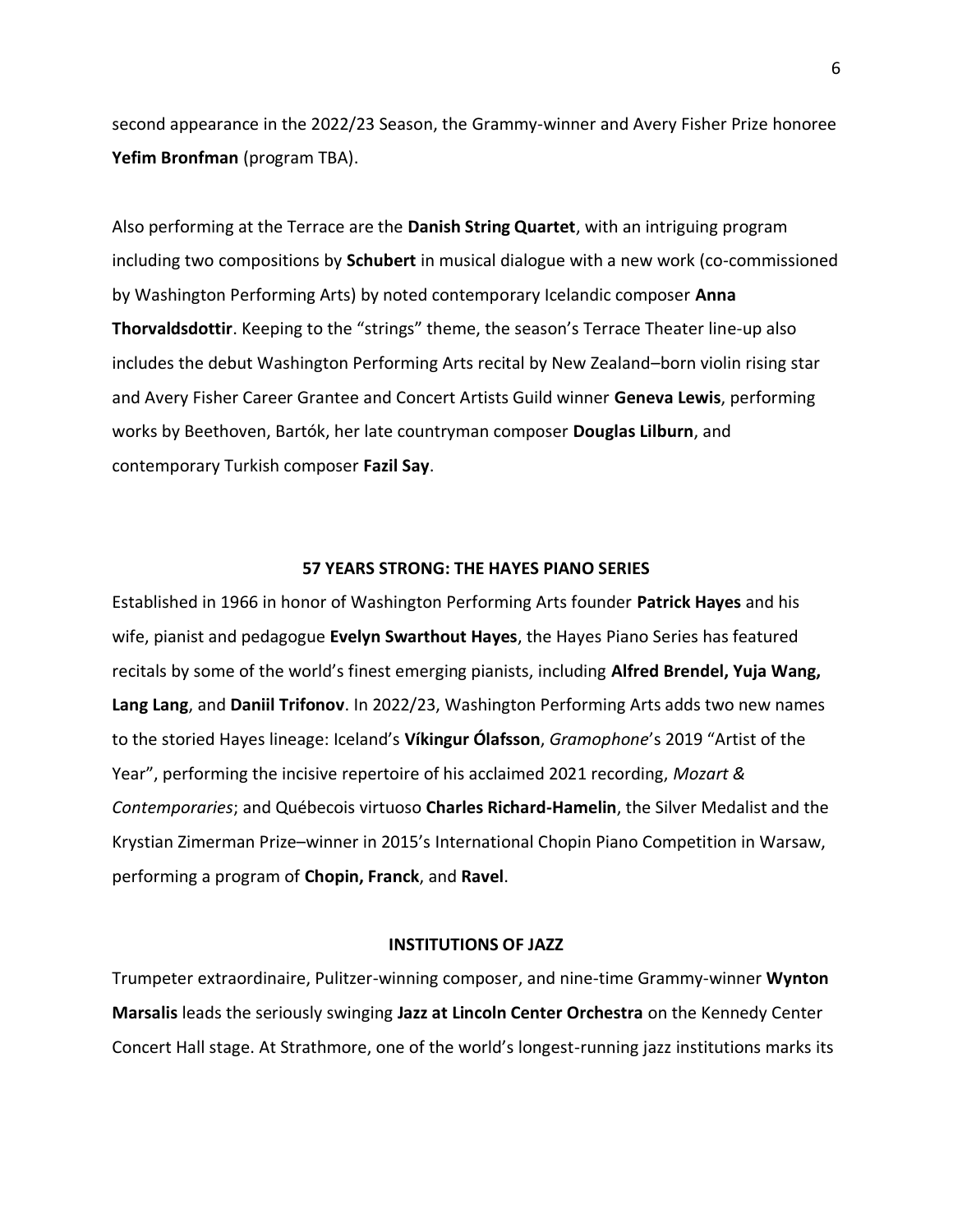65th Anniversary season in **Monterey Jazz Festival on Tour**, featuring a multi-generational sextet fronted by Grammy-winning vocalists **Dee Dee Bridgewater** and **Kurt Elling**.

#### **MULTIPLE GENRES & SINGULAR TALENTS**

The 2022/23 Season includes a number of artists who move freely among genres and disciplines—or who combine them in all-new expressions. Celebrating their 50<sup>th</sup> Anniversary season, the Swiss troupe **Mummenschanz** bring their signature blend of physical theater, dance, and more to Lisner Auditorium, reprising classic sketches like "The Clay Masks" and "The Toilet Paper Faces," while unveiling new work in their ever-evolving annals of delight and amazement. At Strathmore, the culturally omnivorous and ever-virtuosic supergroup of tablaist **Zakir Hussain**, banjo player **Béla Fleck**, and bassist **Edgar Meyer** are joined by special guest **Rakesh Chaurasia** on bansuri, for an evening blending Indian classical music, jazz, bluegrass, and more.

At the historic Sixth & I Synagogue and on the cusp of the holiday season, Norwegian trumpeter **Tine Thing Helseth** leads her ten-piece, all-female brass band **tenThing** (pronounced "ten ting") in a fun-filled evening of beloved holiday songs with classics of the brass repertoire. On Valentine's Day 2023, the effervescent singer **Jessica Vosk**, hailed for her star turn on Broadway as Elphaba in *Wicked,* performs a cabaret show combining favorite Broadway show tunes with pop hits. Setting a much more meditative tone, the classical-and-beyond pianist and loop experimenter **Chad Lawson** basks in the sound that has led to tens of millions of streams on Spotify, joined by fellow classically trained yet relentlessly eclectic innovators **Judy Kang** (violin) and **Seth Parker Woods** (cello). At the Smithsonian National Museum of Asian Art, **Del Sol Quartet** and The **United States Air Force Band's Singing Sergeants**give voice to Chinese-American composer **Huang Ruo**'s oratorio *Angel Island* about the dark history of Chinese immigration and discrimination inscribed onto the walls of the "Ellis Island of the West."

### **THE GLORY OF GOSPEL MUSIC**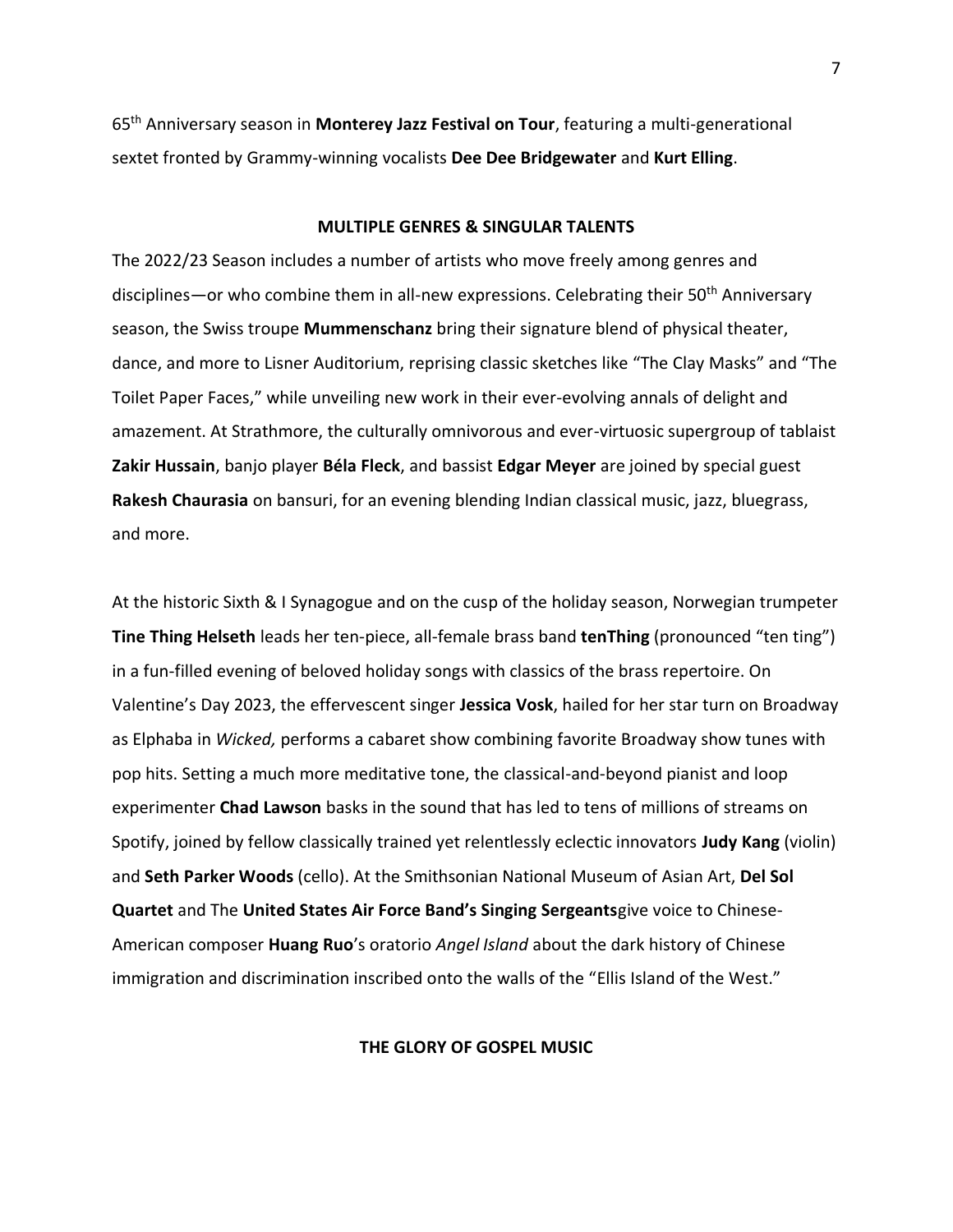Washington Performing Arts's two, resident gospel choirs—the **Men and Women of the Gospel Choir** (MWOTG) and **Children of the Gospel Choir** (COTG)—will give several performances in the 2022/23 season. A cornerstone of *every* Washington Performing Arts season for many years, the annual *Living the Dream…Singing the Dream* concert at Kennedy Center Concert Hall honors Dr. Martin Luther King, Jr. in a colossal evening of choral music featuring the **combined choirs MWOTG and COTG** plus co-presenters the **Choral Arts Society of Washington**. In a major, milestone performance, the **Men and Women of the Gospel Choir**  and artistic director **Theodore Thorpe III** mark the choir's historic 30<sup>th</sup> anniversary in a performance of favorite works and more at the Center for Performing Arts at Prince George's Community College (PGCC). Also at PGCC, the 2022/23 Season finale presents the **Children of the Gospel Choir,** led by artistic director **Michele Fowlin,** in a one-of-a-kind production cocurated by the choir members themselves, speaking and *singing* out on matters of social justice.

#### **MARS ARTS D.C. CONCERT SERIES**

Mars Arts D.C. will continue its partnership with Songbyrd Music House—a locally owned venue situated in the heart of the Union Market neighborhood. From lilting lyricism and brass-led beats to Latin grooves and virtuosic vocals, this series offers a variety of quality concerts spanning multiple genres. The inaugural lineup consisted of folk band Justin Trawick and The Common Good, Venezuelan singer, cuatro player, and composer Jonathan Acosta, soulful 9 piece brass band and past Mars Arts D.C. Ensemble-in-Residence DuPont Brass, and Broadway vocalist Frenchie Davis in collaboration with multi-genre feel good group The Experience Band & Show. Mars Arts D.C. looks forward to continuing this monthly celebration of our city's exceptional talent with a new lineup of can't-miss local artists in the 2022/23 Season. In the spirit of the Season theme, The World In Our City, Mars Arts D.C. will also continue its mission of presenting accessible, engaging, and innovative arts experiences in all eight wards of the city.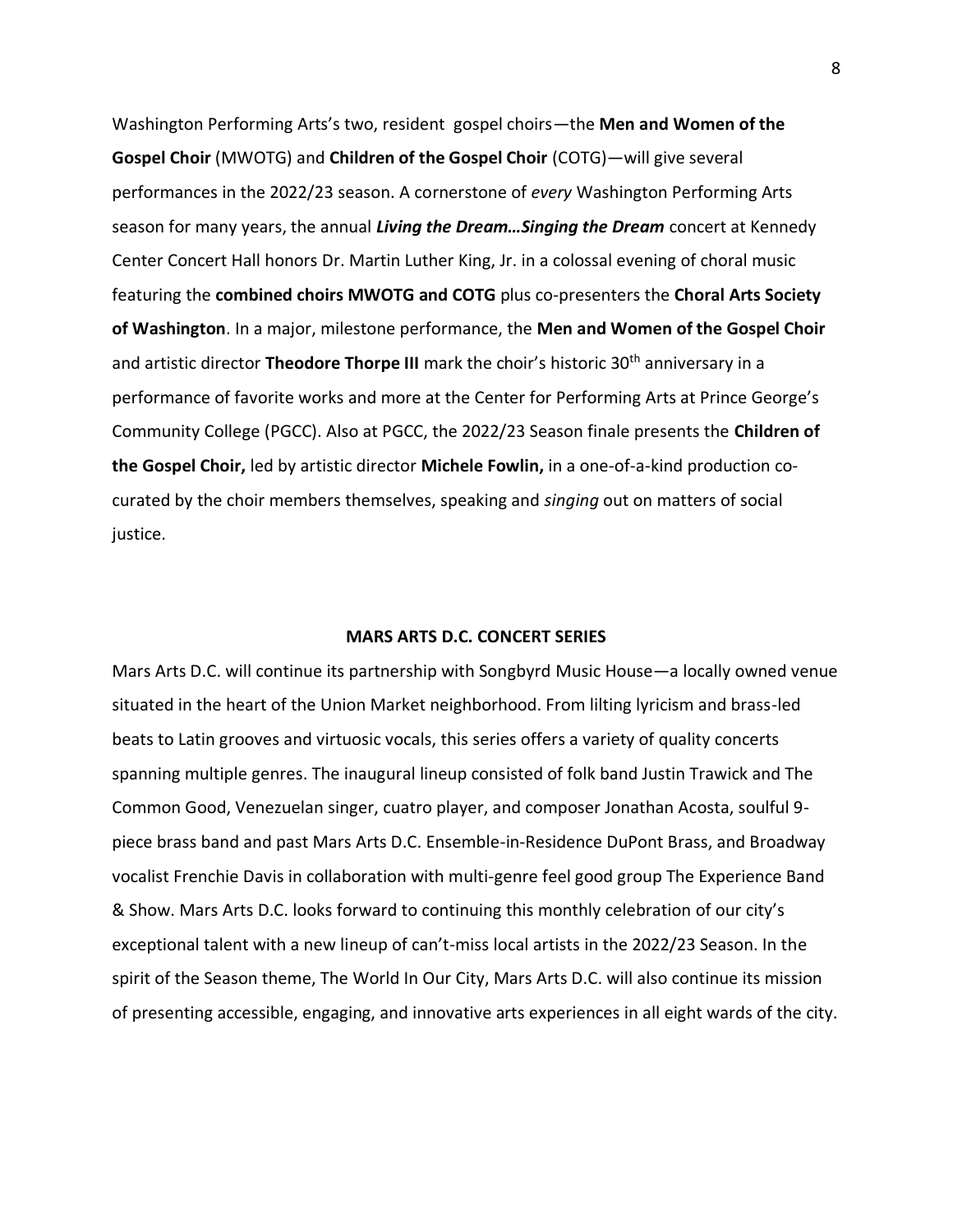**Subscriptions** go on sale to the general public on **Tuesday, July 26**, with advance sales for Washington Performing Arts Friends (i.e., annual donors) beginning earlier in the month. Featuring ticket discounts and other benefits, the subscription offerings include three different curated packages along with custom (or "choose your own") packages of minimum three or five performances. **Single tickets** go on sale to the general public shortly after Labor Day, on **Wednesday, September 7**.

# **WASHINGTON PERFORMING ARTS 2022/23 SEASON**

### **CHRONOLOGICAL SCHEDULE**

*Hazel Scott 101 st Birthday Celebration* **DANCE THEATRE OF HARLEM Virginia Johnson, artistic director** FRI, OCT 7, 8 PM SAT, OCT 8, 2 PM & 8 PM SIDNEY HARMAN HALL

The illustrious DTH opens the 2022/23 Season with the world premiere performances of a new ballet honoring forgotten American music icon Hazel Scott. *The ballet is presented in partnership with CityDance.*

#### **IGOR LEVIT, piano**

THU, OCT 20, 7:30 PM KENNEDY CENTER TERRACE THEATER

The long-awaited return of the celebrated Igor Levit—an artist "like no other pianist" (*New Yorker*)—in an inspired program of Schumann, Wagner, Liszt, and Fred Hersch.

**CITY OF BIRMINGHAM SYMPHONY ORCHESTRA Mirga Gražinytė-Tyla, music director SHEKU KANNEH-MASON, cello** FRI, OCT 21, 8 PM STRATHMORE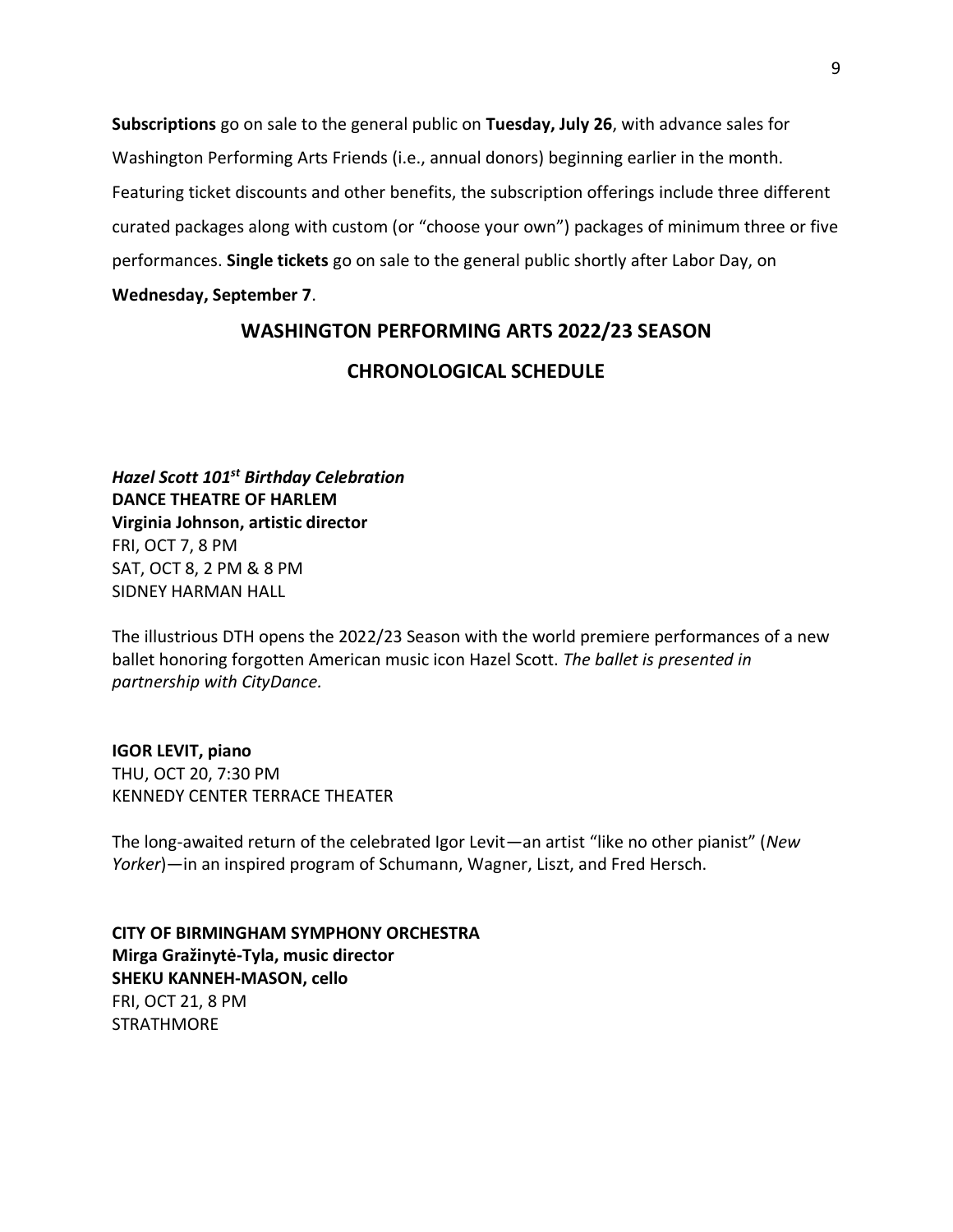Britain's award-winning CBSO and their acclaimed music director, Mirga Gražinytė-Tyla, perform a D.C. premiere by Thomas Adès, Debussy's *La Mer,* and—joined by star soloist Sheku Kanneh-Mason—Elgar's Cello Concerto.

### *50 Years* **MUMMENSCHANZ**

SAT, OCT 22, 8 PM LISNER AUDITORIUM

The legendary Swiss mask theater troupe celebrates their golden anniversary with classic sketches like "The Clay Masks," "The Toilet Paper Faces," "The Pipe Creature," and more.

### **MIDORI, violin**

SUN, OCT 30, 7:30 PM KENNEDY CENTER TERRACE THEATER

In this perfect marriage of artist, venue, and repertoire, violinist Midori comes to the intimate Terrace Theater to perform solo classics by J.S. Bach plus works by contemporary composers (TBA).

# *A Night at Café Society* **ARTISTS TBA Co-Curators include Murray Horowitz and Karen Chilton (Hazel Scott's biographer)** FRI, NOV 11, 8PM BETHESDA BLUES & JAZZ SUPPER CLUB

Take a step back in time to 1930s and '40s-era New York City cabaret life and the first racially integrated nightclub in America—featuring live performances, historical narrative, archival audio and video, and more.

# *Hayes Piano Series*

**VÍKINGUR ÓLAFSSON** SAT, NOV 19, 2 PM KENNEDY CENTER TERRACE THEATER

"Iceland's Glenn Gould" (*New York Times)* brings his trademark finesse and subtlety to this Hayes Piano recital based on his acclaimed 2021 recording, *Mozart & Contemporaries*.

*We've Come This Far By Faith: A 30th Anniversary Celebration*  **MEN AND WOMEN OF THE GOSPEL CHOIR**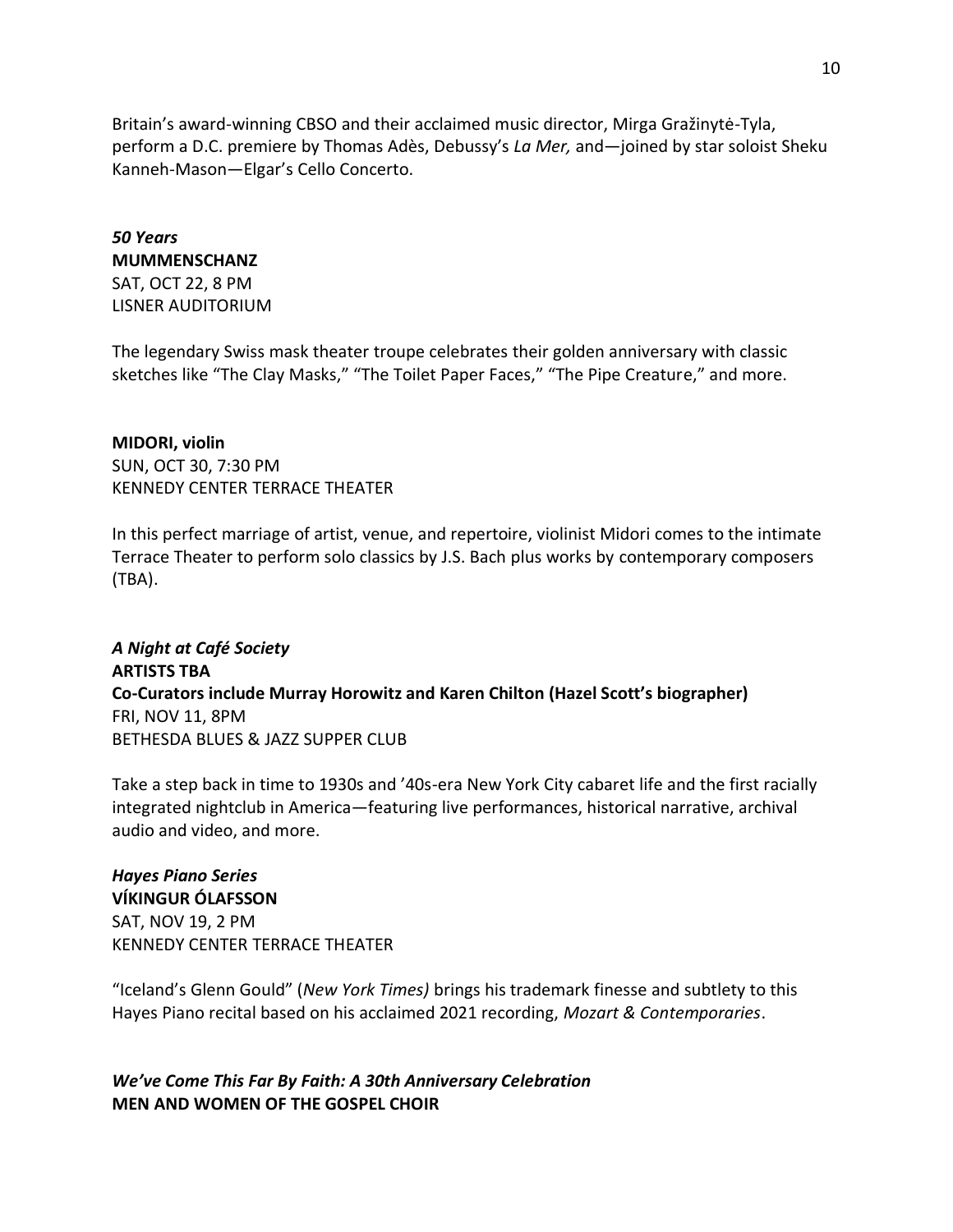### **Theodore Thorpe III, artistic director**

SUN, NOV 20, 5PM CENTER FOR PERFORMING ARTS AT PRINCE GEORGE'S COMMUNITY COLLEGE

The "MWOTG" presents an evening of inspiration, celebration, and *commemoration* as the choir marks 30 years of sharing the power of gospel music with audiences across the Washington metro area.

### **TENTHING**

*Tine Thing Helseth, trumpet & founder* TUE, NOV 29, 8PM SIXTH & I

High-spirited holiday favorites and brass classics are in store as Norwegian trumpet virtuoso Tine Thing Helselth leads her 10-piece, all-female brass band.

### **LEIF OVE ANDSNES**

TUE, JAN 24, 7:30 PM KENNEDY CENTER TERRACE THEATER

Effortless virtuosity, penetrating insight, and emotional nuance from Norwegian piano master Andsnes in a program of Beethoven, Dvořák, Janáček, and more.

*Hayes Piano Series* **CHARLES RICHARD-HAMELIN** SAT, JAN 28, 2 PM KENNEDY CENTER TERRACE THEATER

The rising-star Québecois virtuoso, honored with two awards at Warsaw's prestigious International Chopin Piano Competition, devotes his Hayes recital to works by Chopin, Franck, and Ravel.

**THE SPHINX SYMPHONY ORCHESTRA Tito Muñoz, conductor EXIGENCE VOCAL ENSEMBLE Eugene Rogers, Music Director Members of THE WASHINGTON CHORUS Eugene Rogers, Artistic Director AUNDI MARIE MOORE, soprano**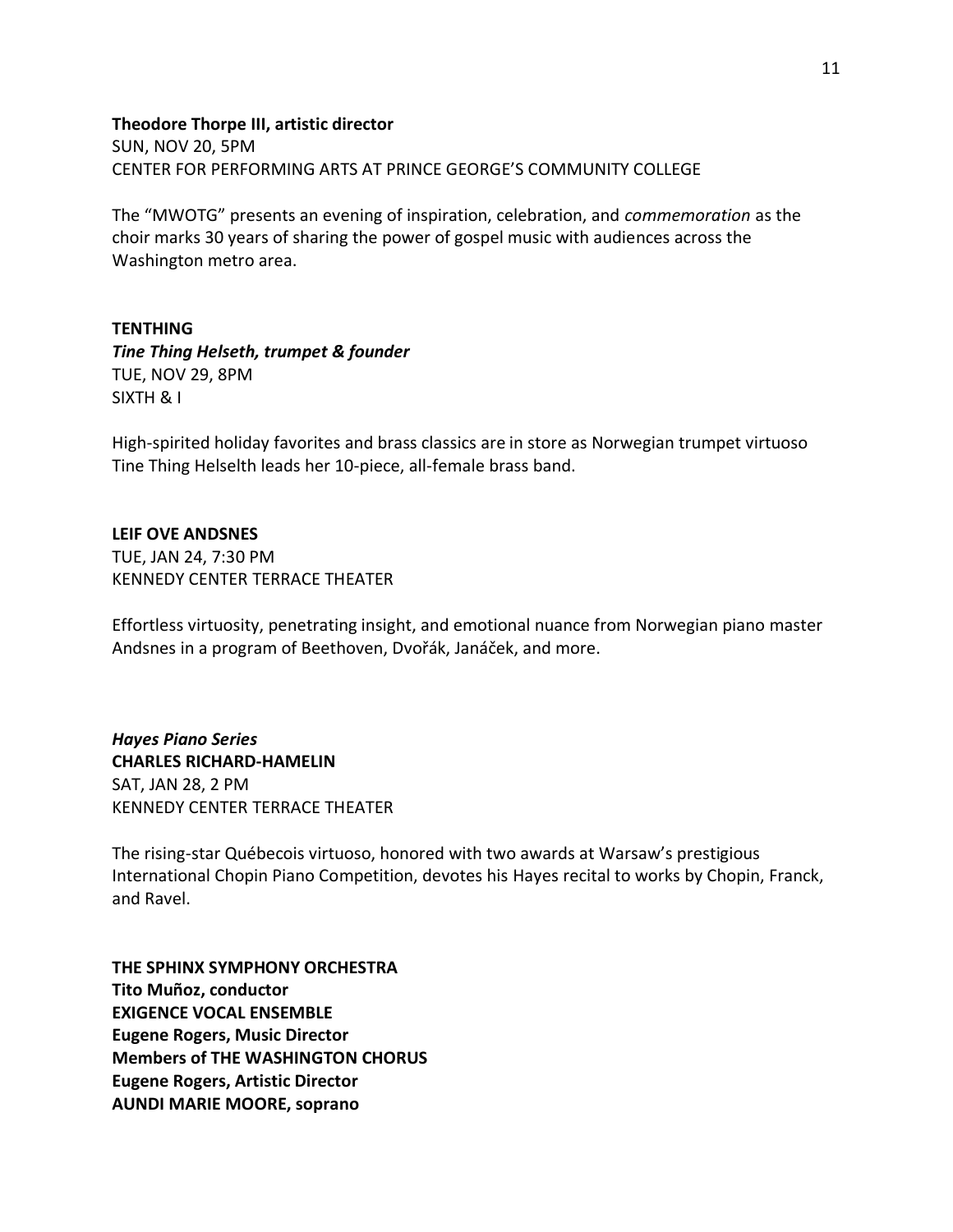# TUE, JAN 31, 8PM KENNEDY CENTER CONCERT HALL *Co-presented with The John F. Kennedy Center for the Performing Arts, in partnership with The Washington Chorus*

The 55-member Sphinx Symphony Orchestra celebrates its namesake organization's silver anniversary milestone, joined by very special guests.

*Living the Dream…Singing the Dream* **WASHINGTON PERFORMING ARTS GOSPEL CHOIRS Michele Fowlin & Theodore Thorpe III, artistic directors THE CHORAL ARTS SOCIETY OF WASHINGTON Dr. Jace Kaholokula Saplan, artistic director** SUN, FEB 5, 7pm KENNEDY CENTER CONCERT HALL *Co-presented with The Choral Arts Society of Washington*

In a perennial season highlight, Washington Performing Arts's combined gospel choirs unite with Choral Arts in tribute to Dr. Martin Luther King, Jr.

**JOSHUA BELL, violin Pianist TBA** WED, FEB 8, 8 PM KENNEDY CENTER CONCERT HALL

Grammy-winning violin master and perennial Washington Performing Arts favorite Joshua Bell returns in recital to share "playing [that] is almost uncannily lovely." (*New York Times*).

*Our Song, Our Story* **BRANDIE INEZ SUTTON, soprano JUSTIN AUSTIN, baritone STRING QUARTET FROM THE SPHINX ORGANIZATION DAMIEN SNEED, piano**  FRI, FEB 10, 7:30 PM KENNEDY CENTER TERRACE THEATER *Co-presented with the Coalition for African Americans in the Performing Arts (CAAPA)*

A salute to African American operatic pioneers Marian Anderson and Jessye Norman, featuring rising-star vocalists of today performing repertoire by Mozart, Verdi, Puccini and contemporary composers, spirituals, and more.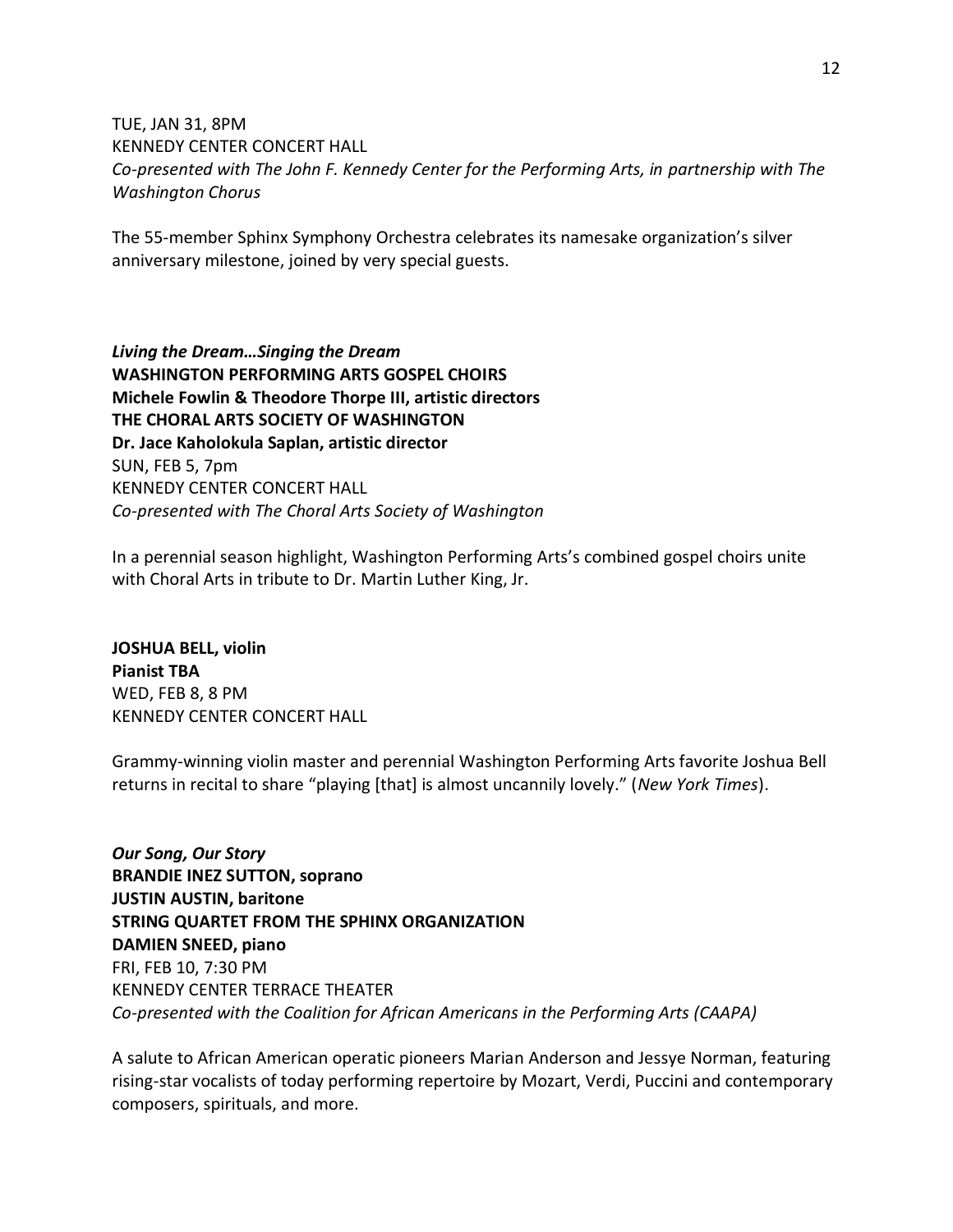*A Broadway Valentine* **JESSICA VOSK Mary-Mitchell Campbell, music director & piano** TUE, FEB 14, 7 PM SIXTH & I

D. C. debut: Famed as a star of Broadway's *Wicked*, Jessica Vosk turns Sixth & I into a sizzling Valentine's cabaret, singing favorite showtunes and pop hits alike.

### **JAZZ AT LINCOLN CENTER ORCHESTRA with WYNTON MARSALIS** SUN, FEB 26, 7PM

KENNEDY CENTER CONCERT HALL

Peerless trumpeter and Pulitzer-winner Marsalis and the renowned JLCO build upon the classic big-band tradition with lock-step precision and stunning virtuosity.

*Cotton* **JOHN E. DOWELL, photographer and creator DAMIEN GETER, composer DENYCE GRAVES, mezzo-soprano JUSTIN AUSTIN, baritone LAURA WARD, piano** TUE, FEB 28, 7:30 PM KENNEDY CENTER TERRACE THEATER

The legendary Denyce Graves joins a multi-disciplinary team of creators for this powerful new song cycle connecting African American ancestors and their heirs of today.

**ORCHESTRE SYMPHONIQUE DE MONTRÉAL RAFAEL PAYARE, music director YEFIM BRONFMAN, piano** MON, MAR 6, 8 PM KENNEDY CENTER CONCERT HALL

The "OSM" returns to D.C. led by its celebrated new music director, Rafael Payare, with a program of Mahler, Dorothy Chang, and (joined by revered pianist Yefim Bronfman) Bartók.

**CHAD LAWSON, piano**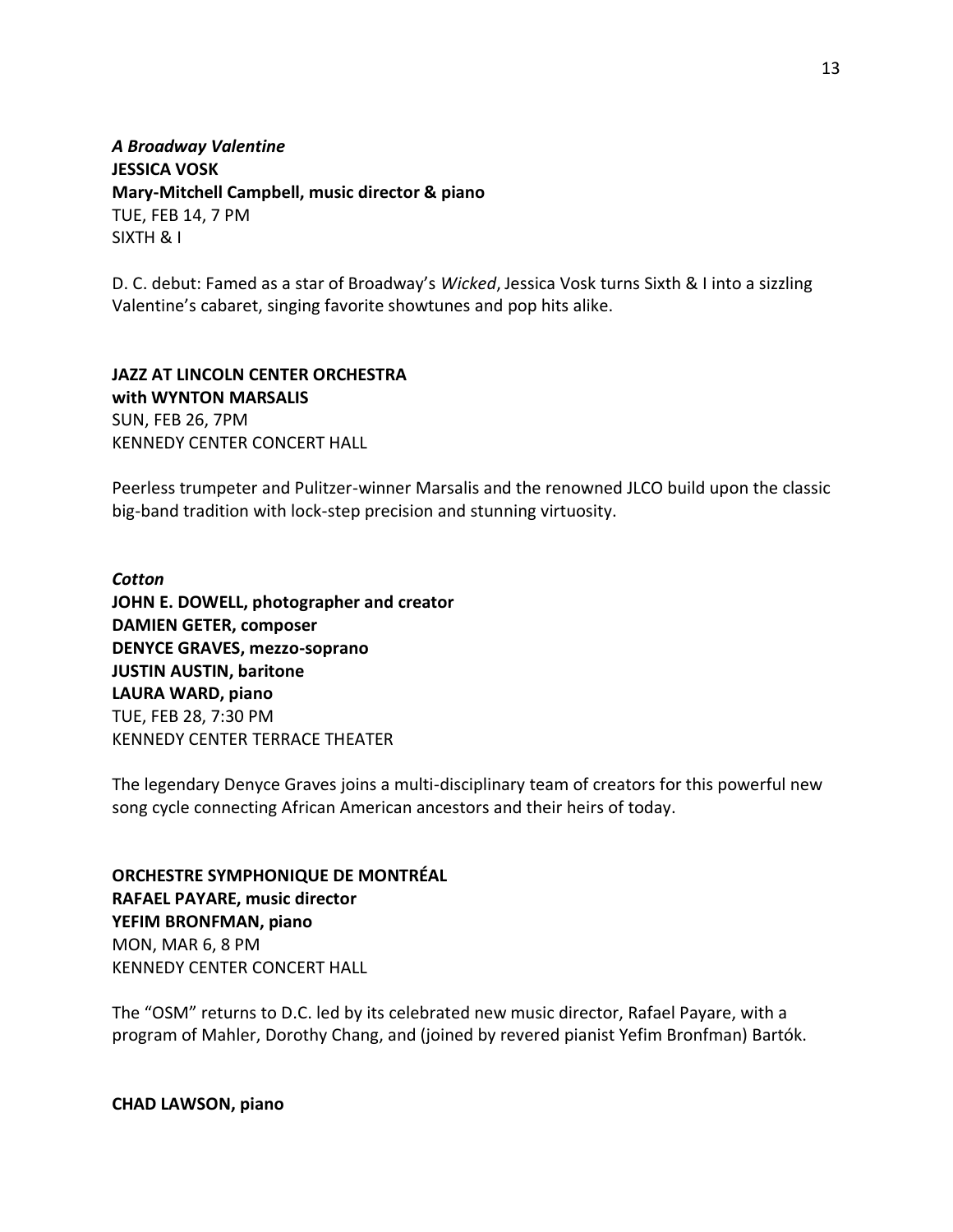**JUDY KANG, violin SETH PARKER WOODS, cello** SAT, MAR 18, 8 PM SIXTH & I

An evening of graceful and meditative music—classically inspired yet stylistically diverse—from pianist/composer Chad Lawson and collaborators Judy Kang and Seth Parker Woods.

**YEFIM BRONFMAN, piano** TUE, APR 4, 7:30 PM KENNEDY CENTER TERRACE THEATER

A legendary pianist celebrated equally for his commanding technique and refined lyricism, Yefim Bronfman offers a recital of rare intimacy.

### **EMANUEL AX, piano**

SUN, APR 16, 4 PM **STRATHMORE** 

The first Washington Performing Arts solo recital in more than a dozen years from one of today's most accomplished and beloved pianists.

### **TAIWAN PHILHARMONIC**

**(a.k.a. National Symphony Orchestra, Taiwan) Jun Märkl, music director PAUL HUANG, violin** WED, APR 19, 8 PM KENNEDY CENTER CONCERT HALL

The Taiwan Philharmonic makes its first-ever Washington Performing Arts appearance in a wide-ranging program, joined by acclaimed violin virtuoso Paul Huang.

### **MONTEREY JAZZ FESTIVAL ON TOUR**

**Featuring DEE DEE BRIDGEWATER, KURT ELLING, LAKECIA BENJAMIN, CHRISTIAN SANDS, YASUSHI NAKAMURA, and CLARENCE PENN** THU, APR 20, 8PM

STRATHMORE *Co-presented with Strathmore*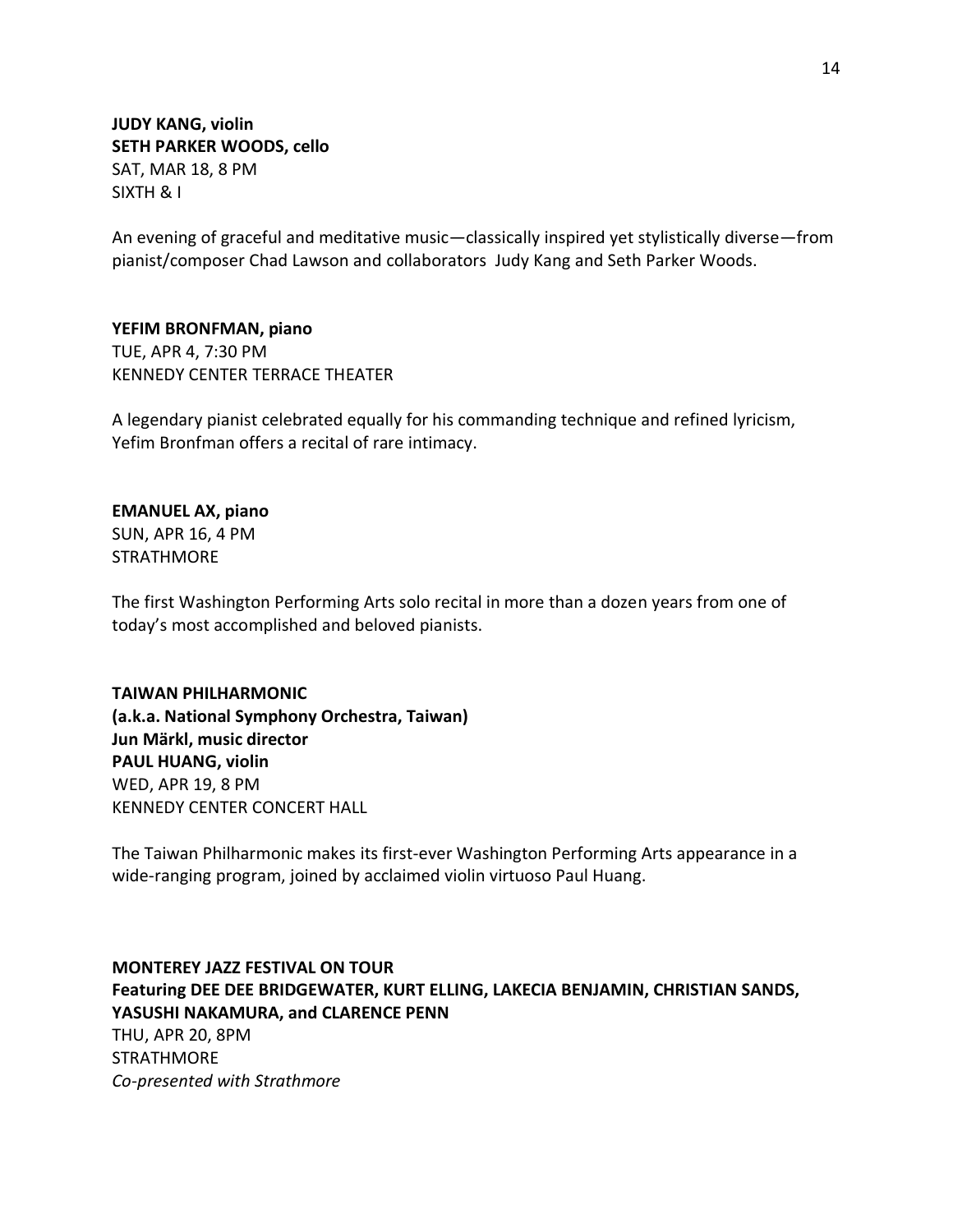The world-renowned festival celebrates its  $65<sup>th</sup>$  anniversary with a sizzling ensemble fronted by Grammy-winning vocalists Dee Dee Bridgewater and Kurt Elling.

### **DANISH STRING QUARTET**

FRI, APR 21, 7:30 PM KENNEDY CENTER TERRACE THEATER

Washington Performing Arts audience favorites, the DSQ return with a fascinating program balancing Schubert classics with a new work by Iceland's Anna Thorvaldsdottir.

## **BÉLA FLECK, EDGAR MEYER & ZAKIR HUSSAIN with RAKESH CHAURASIA** SUN, APR 23, 7PM **STRATHMORF**

A genre-crossing supergroup returns to Washington Performing Arts in an evening of astounding virtuosity, cultural convergence, and the spark of improvisation.

*ANGEL ISLAND* **- AN ORATORIO FOR VOICES & STRING QUARTET HUANG RUO, COMPOSER DEL SOL QUARTET THE UNITED STATES AIR FORCE BAND'S SINGING SERGEANTS** TUES, MAY 2, 7PM SMITHSONIAN NATIONAL MUSEUM OF ASIAN ART

Acclaimed Chinese-American composer, Huang Ruo, gives voice to the dark history of Chinese immigration and discrimination inscribed onto the walls of the "Ellis Island of the West."

**HELSINKI PHILHARMONIC ORCHESTRA SUSANNA MÄLKKI, music director CLAIRE CHASE, solo flute** MON, MAY 8, 8 PM KENNEDY CENTER CONCERT HALL

Finland's foremost orchestra salutes two of its homeland's greatest composers: Jean Sibelius and (joined by the acclaimed flutist Claire Chase) Kaija Saariaho.

**EVGENY KISSIN, piano RENÉE FLEMING, soprano** WED, MAY 10, 8 PM